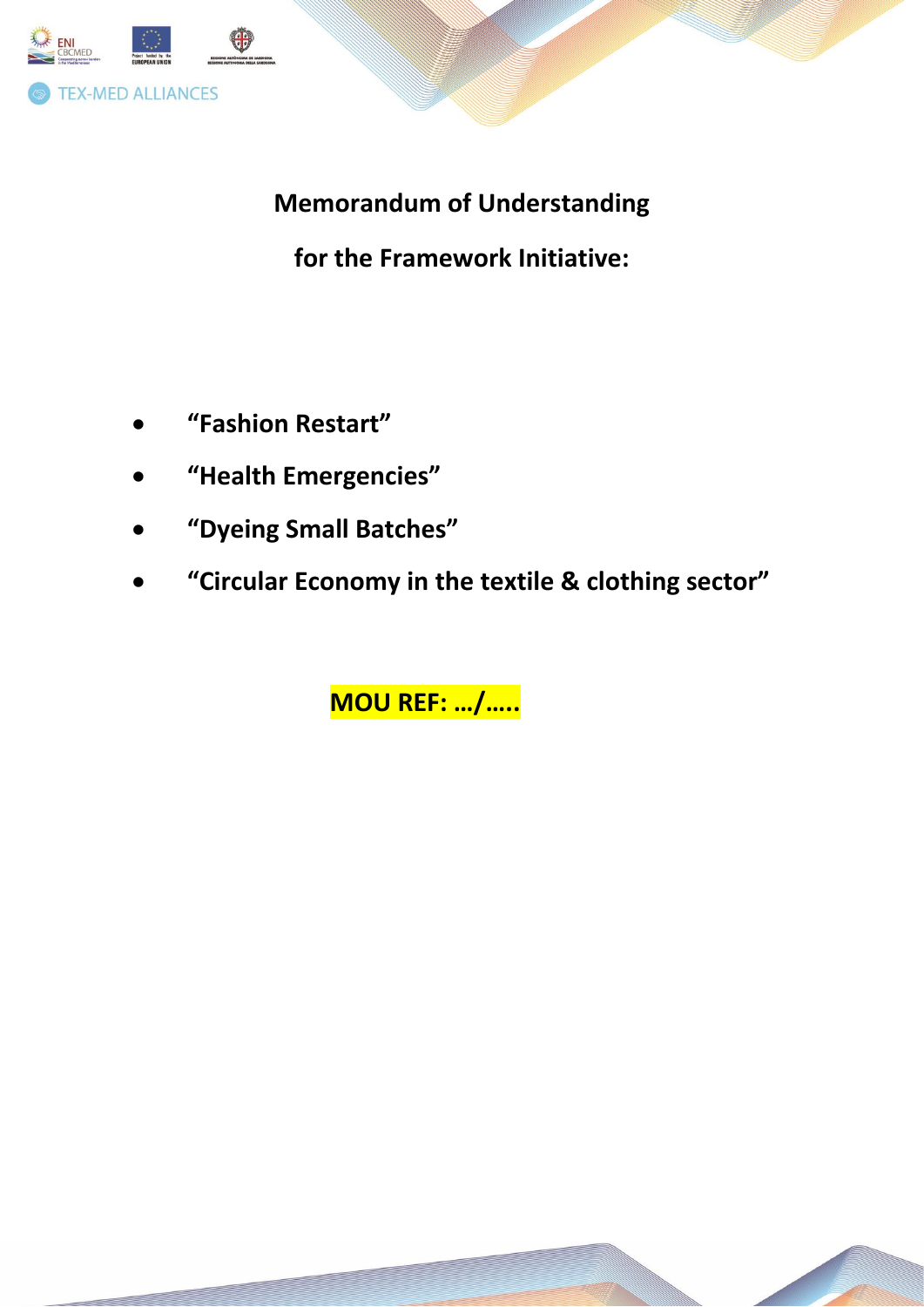

This Memorandum of Understanding (MOU) sets for the terms and understanding between the following parties:

- *1.* "Tex-Med Alliance Project", represented by the Framework Initiative's Coordinating Partner *(i.e.; ACI, mfcpole, CETTEX, CTN)*
- *2. Name of the Enterprise or Business Representative Organization*

for a cross-border cooperation initiative, as settled hereinafter.

#### **Background.**

"Tex-Med Alliances - is a project funded by the EU ENI CBCMED Programme.

The TEX-MED ALLIANCES **objective** is to design, implement and support **Cross-Border Cooperation (CBC) initiatives** aiming at establishing new **Euro-Mediterranean Alliances** among enterprises and other economic organizations. TEX-MED ALLIANCES identified "**Framework CBC Initiatives** are:

# **"Fashion Restart":**

Fashion Restart has the objective of supporting SMEs in the recovering of their business after the slow down due to the Covid 19 pandemic and concurrently strengthen their market position by the development of their own collection and brands in the domestic and international markets. The actual goal of the initiative is to set up an alliance among SMEs for the development of own collections and brands.

# **"Health Emergencies"**

Health Emergencies has the goal to establish a cluster of SMEs specialized in Health/protection textiles able to provide quick and qualifies supplies in case of outbreaks of infections and/or epidemics and/or pandemics.

# **"Dyeing Small Batches"**

Dyeing Small Batches is focused on the improvement of technical skills of SMEs in the finishing phase of dyeing, in particular for small items and for small quantities. Its goal is to enable a number of SMEs to add value to their production.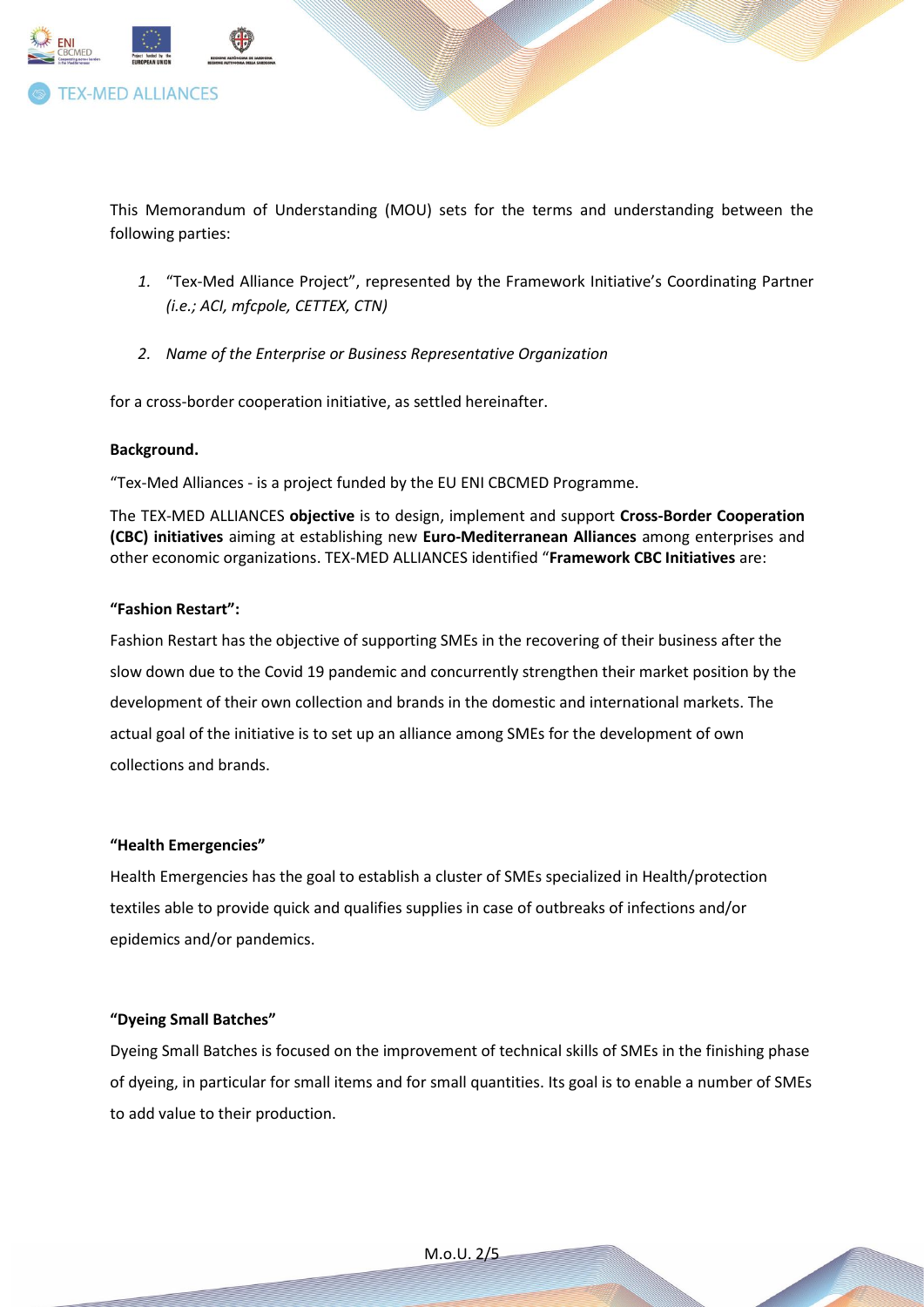

# **"Circular Economy in the textile & clothing sector**

Circular Economy in the T/C sector is mainly concerned in recycling or giving a "second life" to stocks of raw materials, discarded items and used equipment. The ultimate goal is to set up an alliance, supported by a virtual marketplace, among potential supplier and potential customers in order to give continuity to such deals.

#### **Purpose of the MoU.**

By this MoU, the underwriting MSMEs/BROs will contribute to the actual implementation of the selected Initiative, under the direction of the Framework Initiative's Coordinating Partner.

By these MoU, the Project provides to SME/BRO:

- *Networking opportunities with Mediterranean MSMEs/BROs*
- *Technical assistance provided by the Project team*
- *Specialised consultancy services, according to the Initiatives needs*
- *Financial contribution (sub-grant) to cover costs for the implementation of Initiative outputs or activities<sup>1</sup> .*

The SME/BRO commits to:

- *Contribute to the achievement of the Initiative's objectives*
- *Share with other participating SMEs any knowledge/practice arising from of the Initiative*
- *Participate to an Alliance with other SMEs in order to give continuity and sustainability to the CBC Initiative (according to the positive outcomes of the Initiative)*

# **Duration.**

This MOU is effective upon signature by the parties and will remain in effect until the signature of an Alliance, or until the end of the TEX-MED Alliance Project.

This MOU may be modified by mutual consent of the parties.

M.o.U. 3/5

<sup>1</sup> *The sub-grant awarding requires the submission of an application form and is subject to the approval by the Project.*